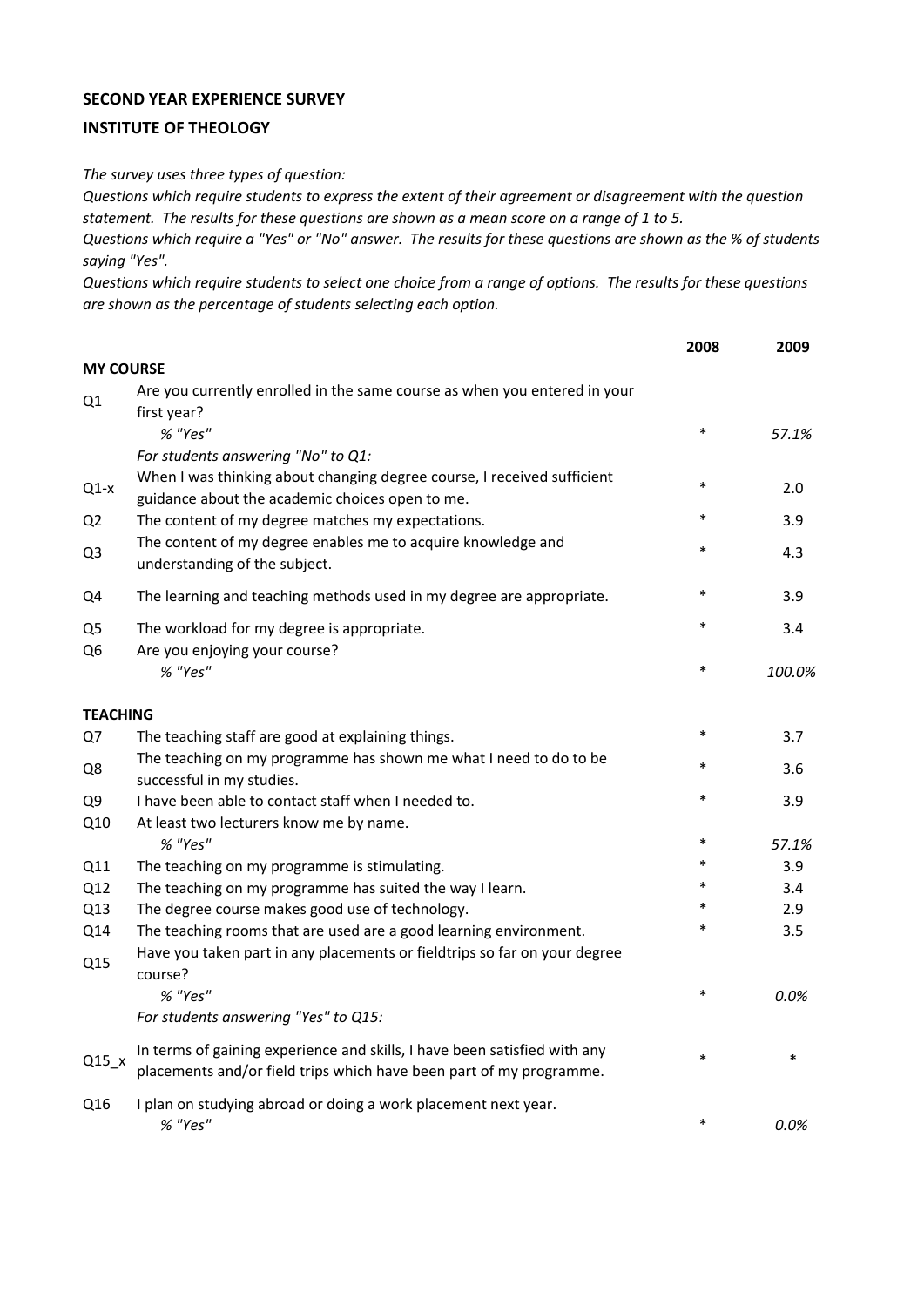|                 |                                                                                          | 2008   | 2009   |
|-----------------|------------------------------------------------------------------------------------------|--------|--------|
|                 | <b>ASSESSMENT AND FEEDBACK</b>                                                           |        |        |
| Q17             | Feedback on my work has been prompt (within three weeks of submission of<br>the work).   | $\ast$ | 3.2    |
| Q18             | Feedback on my work has helped me in my learning.                                        | $\ast$ | 3.5    |
| Q19             | The criteria used in assessing work were made clear at the beginning of my<br>programme. | $\ast$ | 3.6    |
| Q <sub>20</sub> | I am satisfied with my academic performance on my modules.                               | $\ast$ | 3.4    |
| <b>SERVICES</b> |                                                                                          |        |        |
|                 | Where I have used them, I have been satisfied with the following:                        |        |        |
| Q21             | <b>Accommodation Office</b>                                                              | $\ast$ | 3.4    |
| Q <sub>22</sub> | <b>Admissions Office</b>                                                                 | $\ast$ | 2.8    |
| Q <sub>23</sub> | <b>Campus Eating Places</b>                                                              | $\ast$ | 4.1    |
| Q24             | Careers Services, Work Placement Centre, Jobshop                                         | $\ast$ | 3.2    |
| Q <sub>25</sub> | <b>Counselling Service</b>                                                               | $\ast$ | 3.5    |
| Q26             | <b>Disability Services</b>                                                               | $\ast$ | 3.0    |
| Q27             | <b>Health Services</b>                                                                   | $\ast$ | $\ast$ |
| Q28             | <b>Finance Office</b>                                                                    | $\ast$ | 3.9    |
| Q29             | Learning Development Service                                                             | $\ast$ | 3.6    |
| Q30             | Queen's International                                                                    | $\ast$ | 3.0    |
| Q31             | Queen's Sport (PEC)                                                                      | $\ast$ | 3.7    |
| Q <sub>32</sub> | Student Jobshop                                                                          | $\ast$ | 3.0    |
| Q <sub>33</sub> | <b>Student Records and Examinations</b>                                                  | $\ast$ | 3.6    |
| Q34             | <b>Student Support</b>                                                                   | $\ast$ | $\ast$ |
| Q35             | <b>Student Guidance Centre</b>                                                           | $\ast$ | 4.2    |
| Q36             | Students' Union                                                                          | $\ast$ | 4.2    |
| Q <sub>37</sub> | University Clubs and Societies                                                           | $\ast$ | 3.5    |
| Q38             | The Students' Union has enhanced my experience at Queen's.                               | $\ast$ | 3.3    |
| <b>ADVICE</b>   |                                                                                          |        |        |
|                 | I have received sufficient guidance about the academic choices open to me:               |        |        |
| Q39             | Post-admission (from Schools, Academic Staff)                                            |        |        |
| Q40             | When I was thinking about what modules I would take in second year                       | *      | 3.7    |
| Q41             | Now that I am in my second year                                                          | $\ast$ | 3.6    |
| Q42             | Queen's information on tuition fees and bursaries was helpful.                           | *      | 3.3    |
| Q43             | The most useful source of information on tuition fees and financial support<br>was:      |        |        |
|                 | Secondary School                                                                         | $\ast$ | *      |
|                 | E&LB/LEA                                                                                 | $\ast$ | *      |
|                 | <b>UCAS</b>                                                                              | *      |        |
|                 | Queen's literature (leaflets, correspondence)                                            | *      |        |
|                 | Queen's website                                                                          | *      |        |
|                 | Other                                                                                    | *      |        |
|                 | <b>LEARNING RESOURCES</b>                                                                |        |        |
| Q44             | The library resources (eg, books, journals) are good enough for my needs.                | $\ast$ | 3.7    |
| Q45             | The library services (eg, borrower services, information, training) are good             | *      | 3.6    |
|                 | enough for my needs.                                                                     | $\ast$ |        |
| Q46             | I have been able to access computers when I needed to.                                   |        | 4.1    |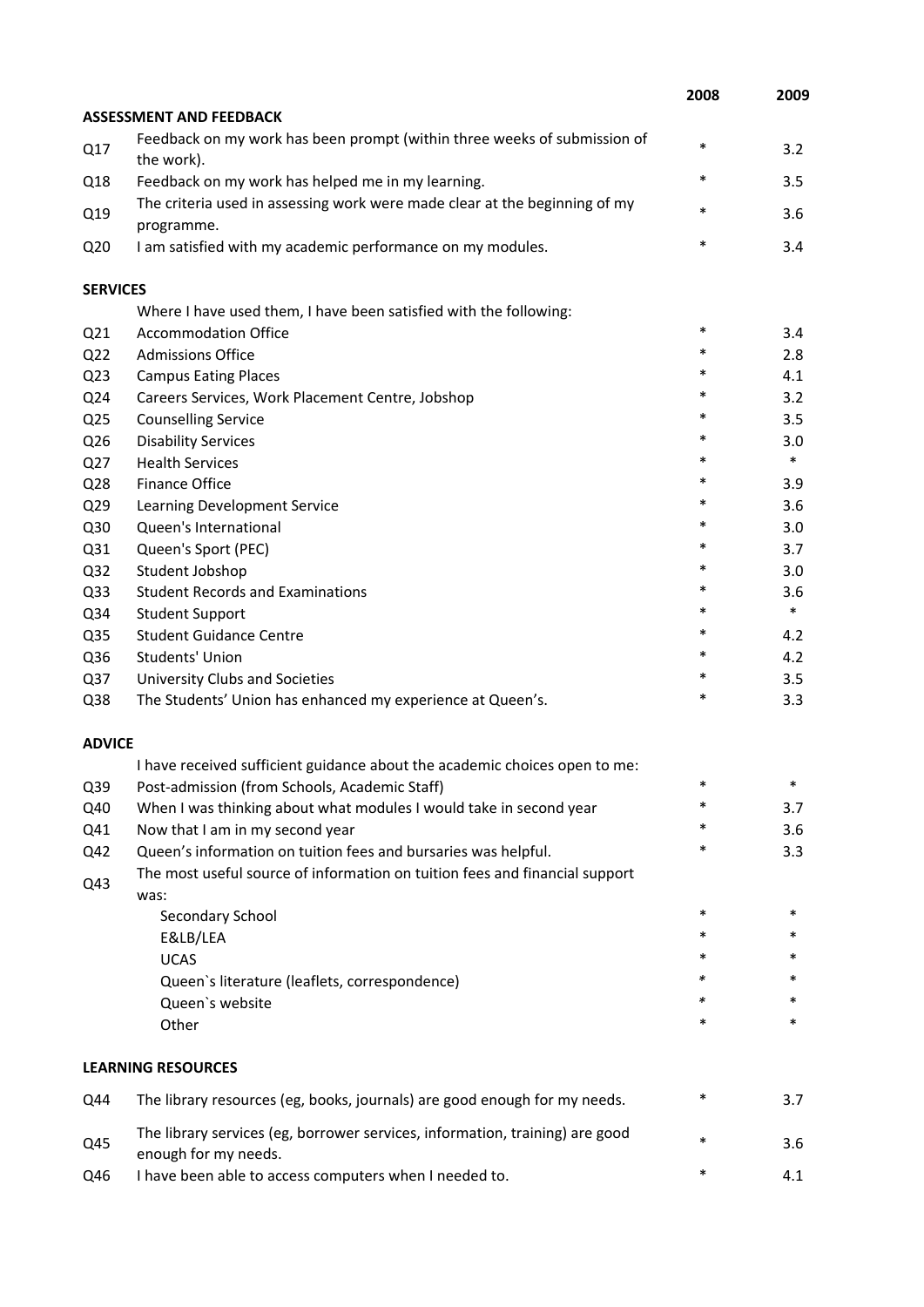|     |                                                                                       | 2008   | 2009  |
|-----|---------------------------------------------------------------------------------------|--------|-------|
|     | <b>STUDY LIFE BALANCE</b>                                                             |        |       |
| Q47 | How many hours of time-tabled classes (eg, lectures, tutorials, seminars,             |        |       |
|     | practicals) have you had scheduled in an average week during term-time?               |        |       |
|     | $0-6$                                                                                 | $\ast$ | 7.1%  |
|     | $7 - 12$                                                                              | $\ast$ | 92.9% |
|     | $13 - 18$                                                                             | $\ast$ | 0.0%  |
|     | 19-24                                                                                 | $\ast$ | 0.0%  |
|     | $25+$                                                                                 | $\ast$ | 0.0%  |
| Q48 | How many days per week during term-time do you typically come to Queen's<br>to study? |        |       |
|     | $\mathbf{1}$                                                                          | $\ast$ | 7.1%  |
|     | $\overline{2}$                                                                        | $\ast$ | 7.1%  |
|     | 3                                                                                     | $\ast$ | 42.9% |
|     | 4                                                                                     | $\ast$ | 35.7% |
|     | $5+$                                                                                  | $\ast$ | 7.1%  |
| Q49 | Where are you living while you are attending Queen's?                                 |        |       |
|     | At Home                                                                               | $\ast$ | 57.1% |
|     | Other private accommodation                                                           | $\ast$ | 42.9% |
|     | University run accommodation                                                          | $\ast$ | 0.0%  |
|     | Have you been required to take on employment (part-time, full-time) to                |        |       |
| Q50 | finance yourself through university?                                                  |        |       |
|     | % "Yes"                                                                               | $\ast$ | 78.6% |
|     | For students answering "Yes" to Q50:                                                  |        |       |
|     | Q50_x Please select the number of hours you work in your job per week:                |        |       |
|     | $1 - 5$                                                                               | $\ast$ | 9.1%  |
|     | $6 - 10$                                                                              | $\ast$ | 9.1%  |
|     | $10 - 15$                                                                             | $\ast$ | 45.5% |
|     | $16 - 20$                                                                             | $\ast$ | 27.3% |
|     | $21 - 25$                                                                             | *      | 0.0%  |
|     | $26+$                                                                                 | *      | 9.1%  |
| Q51 | I find it difficult to balance academic and other commitments such as:                |        |       |
|     | Social Life                                                                           |        | 3.2   |
|     | Work (part-time, full-time)                                                           | *      | 2.6   |
|     | Caring for others (parent, partner, children)                                         | $\ast$ | 2.9   |
|     | PERSONAL DEVELOPMENT                                                                  |        |       |
| Q52 | My programme requires me to work with other students.                                 | $\ast$ | 2.9   |
| Q53 | I have received sufficient advice about Personal Development Planning (PDP).          | $\ast$ | 2.1   |
| Q54 | I am not as motivated towards my studies as I should be.                              | $\ast$ | 3.1   |
| Q55 | I haven't done the background reading expected of me.                                 | $\ast$ | 3.1   |
| Q56 | Academic work at this level is harder than I expected it to be.                       | $\ast$ | 2.9   |
| Q57 | I feel I have made the right choice of programme.                                     | *      | 4.4   |
| Q58 | I know what I want to do when I graduate.                                             | $\ast$ | 3.1   |
|     | I am confident that my programme will lead to a job at a level that matches           |        |       |
| Q59 | my qualification.                                                                     | $\ast$ | 2.8   |
| Q60 | I enjoy the social side of being at Queen's.                                          |        | 3.9   |
| Q61 | I know about Degree Plus.                                                             | $\ast$ | 1.7   |
| Q62 | I have been encouraged to meet with a Careers Adviser to discuss my future<br>plans   | $\ast$ | 1.9   |